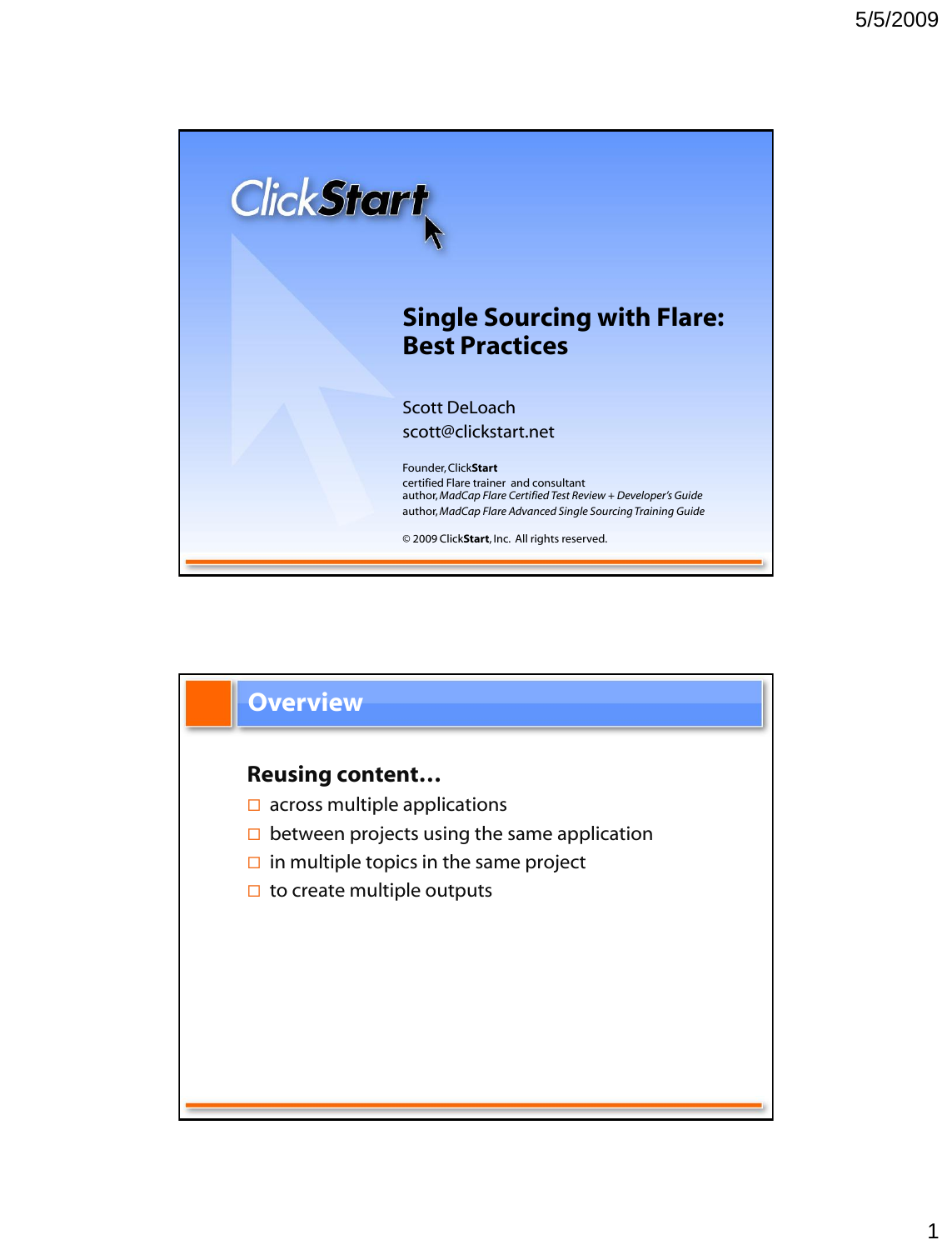

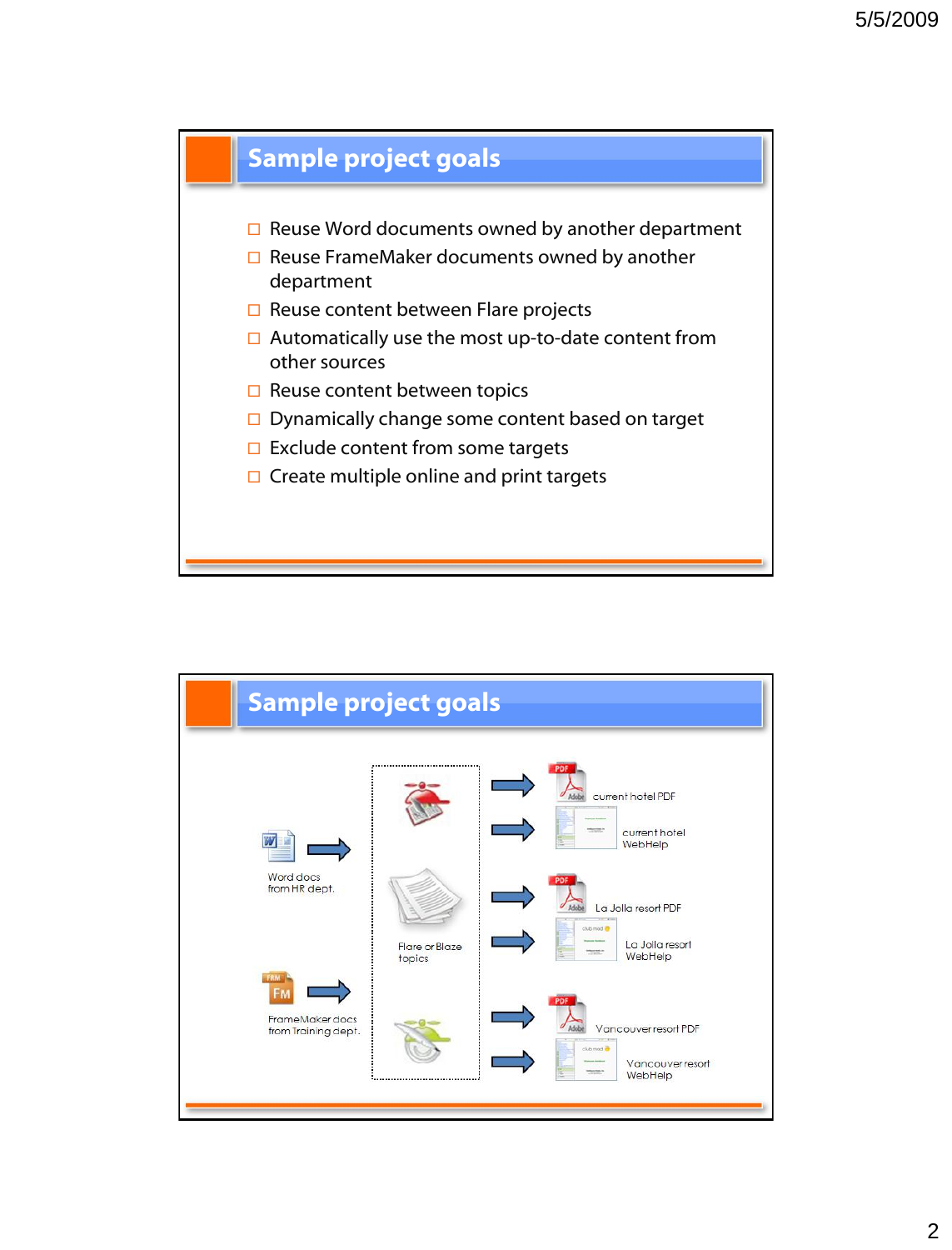

| <b>Source Files</b>         | MS Word Files                          | <b>Status</b> |           |           |
|-----------------------------|----------------------------------------|---------------|-----------|-----------|
| New Topic Styles<br>Options |                                        |               |           |           |
| Stylesheet                  |                                        |               |           |           |
| Paragraph Styles            |                                        |               |           |           |
| Character Styles            |                                        |               |           |           |
| Imported Files              | Open File                              |               | Move Up   | Remove    |
|                             | U Link Generated Files To Source Files |               | Move Down | Add Files |
|                             |                                        |               |           |           |
|                             |                                        |               |           |           |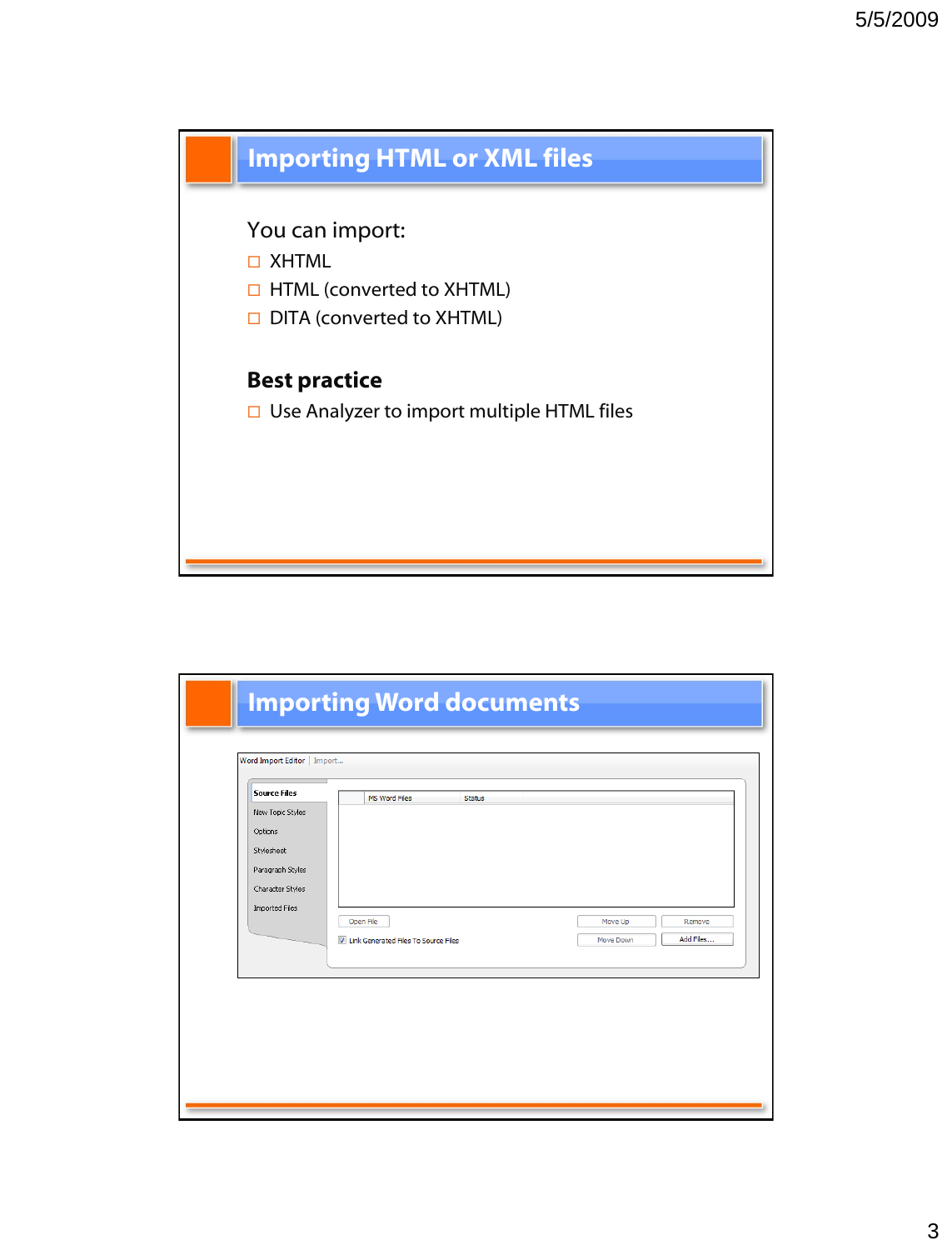# **Importing Word documents**

### **Best practices**

- $\Box$  Only use Easy Sync if you do not "own" the documents
- $\square$  Use a Word template for consistent formatting
- □ Avoid GIGO: Fix formatting issues before you import
- $\Box$  Map your heading styles

| <b>Source Files</b> | <b>FrameMaker Files</b><br><b>Status</b> |                        |
|---------------------|------------------------------------------|------------------------|
| New Topic Styles    |                                          |                        |
| Options             |                                          |                        |
| Stylesheet          |                                          |                        |
| Paragraph Styles    |                                          |                        |
| Character Styles    |                                          |                        |
| Cross-Reference St  |                                          |                        |
| Imported Files      |                                          |                        |
|                     | Open File                                | Move Up<br>Remove      |
|                     | U Link Generated Files To Source Files   | Add Files<br>Move Down |
|                     |                                          |                        |
|                     |                                          |                        |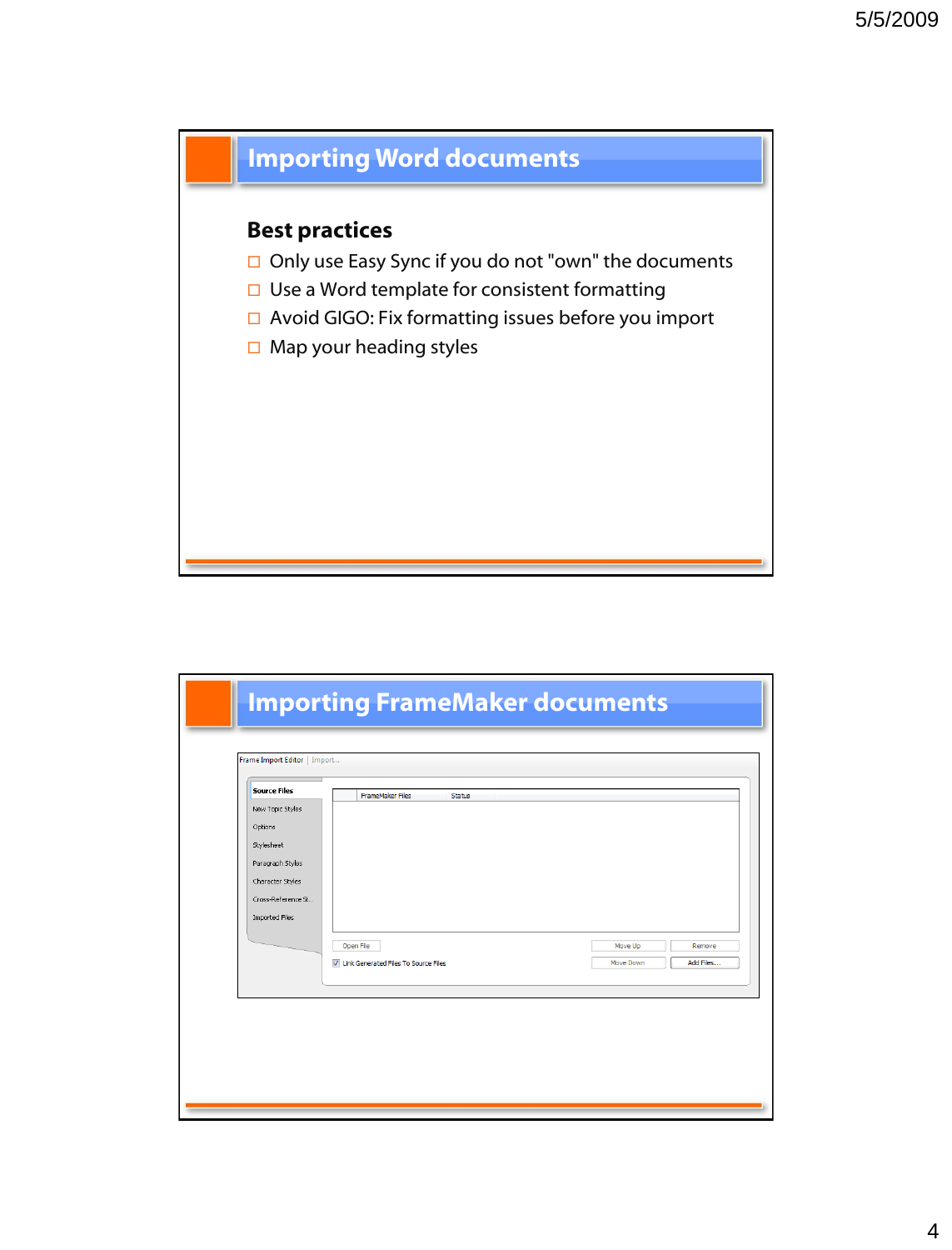# **Importing FrameMaker documents**

### **Best practices**

- $\Box$  Import book files vs individual fm files
- $\Box$  Only use Easy Sync if you do not "own" the documents
- $\square$  Remove inline formatting if possible
- $\Box$  Generate images for anchored frames
- $\Box$  Convert your table styles
- $\Box$  Map your heading styles

| Project Import Editor   Import |                                                                                                                                                                                                                                                                                                                                                                         |        |
|--------------------------------|-------------------------------------------------------------------------------------------------------------------------------------------------------------------------------------------------------------------------------------------------------------------------------------------------------------------------------------------------------------------------|--------|
| <b>Source Project</b>          | <b>Source Project:</b>                                                                                                                                                                                                                                                                                                                                                  |        |
| <b>Imported Files</b>          |                                                                                                                                                                                                                                                                                                                                                                         | -      |
| Removed Links                  | Auto-reimport before "Generate Output"<br>v                                                                                                                                                                                                                                                                                                                             | Browse |
|                                |                                                                                                                                                                                                                                                                                                                                                                         | Open   |
|                                | <b>Include Files:</b>                                                                                                                                                                                                                                                                                                                                                   |        |
|                                | Topic Files (*.htm;*.html)<br>Auto-include linked files                                                                                                                                                                                                                                                                                                                 | Edit   |
|                                |                                                                                                                                                                                                                                                                                                                                                                         |        |
|                                | <b>Exclude Files:</b><br>No Files                                                                                                                                                                                                                                                                                                                                       |        |
|                                |                                                                                                                                                                                                                                                                                                                                                                         | Edit   |
|                                | Note: These fields let you select file types (e.g., topic files, snippet files). To import<br>or exclude specific files: (1) save your changes in this editor; (2) dick the Import or<br>Re-Import button above; and (3) in the Accept Imported Documents dialog, make<br>sure a check mark appears next to the files you want to include.<br><b>Import Conditions:</b> |        |
|                                |                                                                                                                                                                                                                                                                                                                                                                         |        |
|                                | Auto-Exclude Non-Tagged Files                                                                                                                                                                                                                                                                                                                                           | Edit   |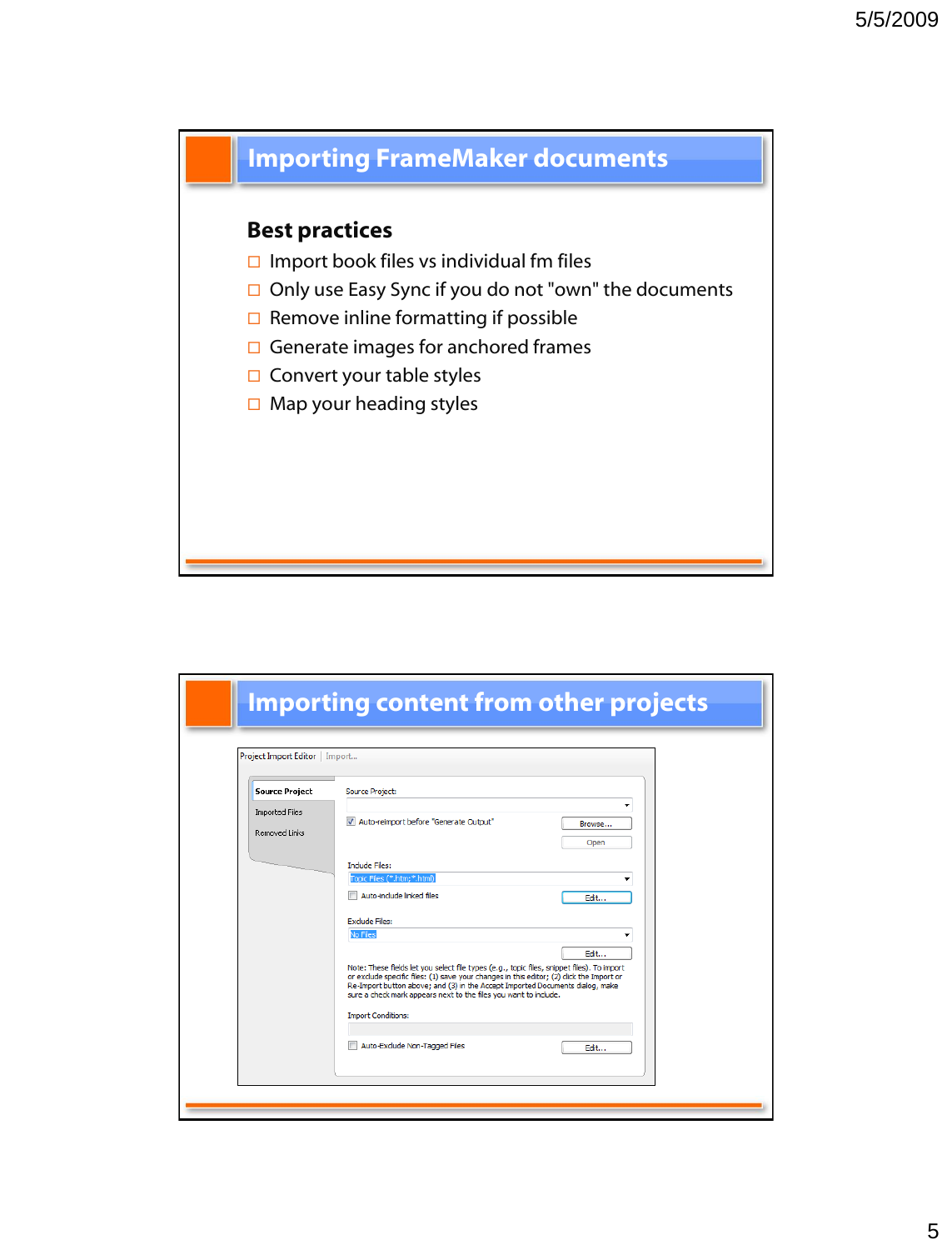

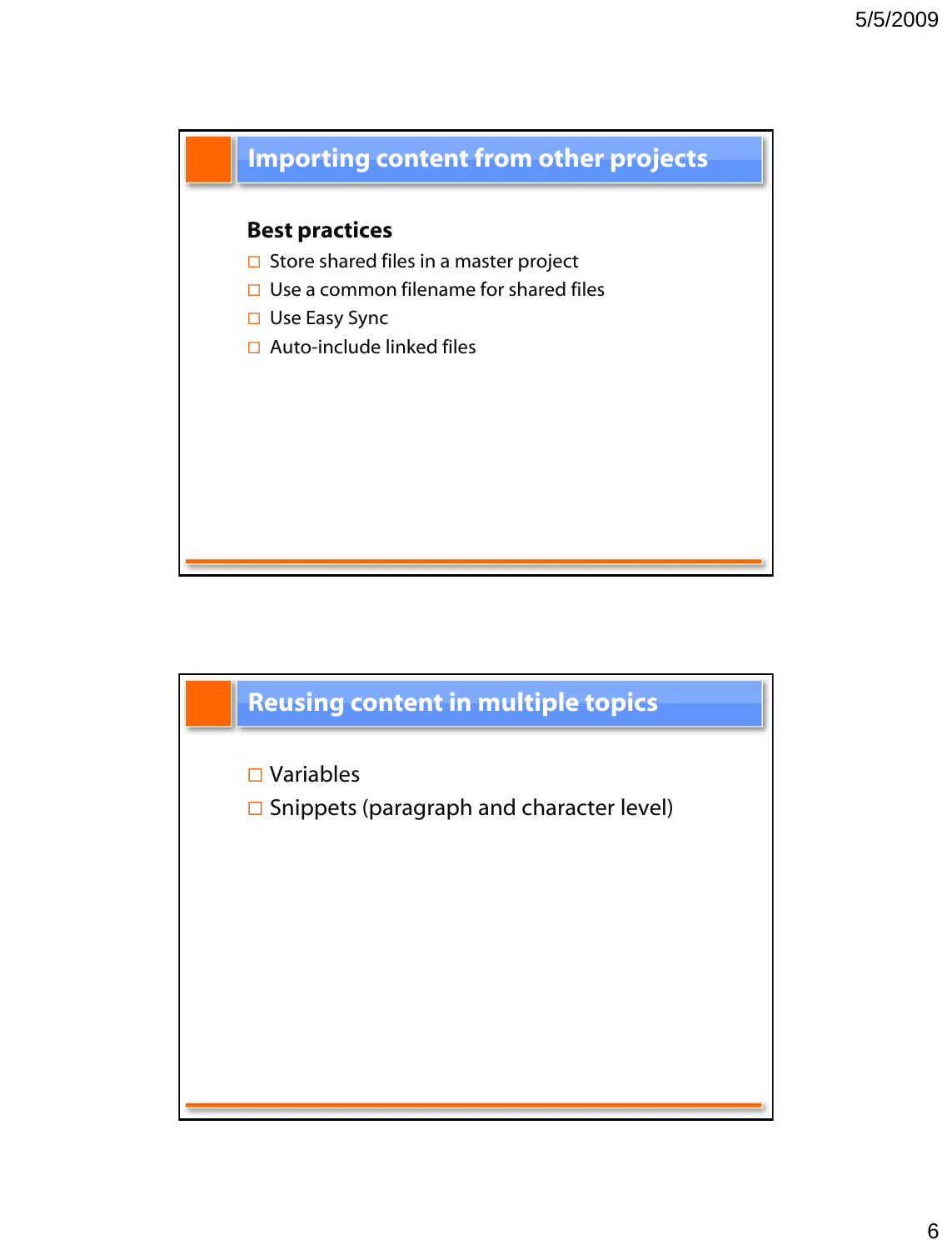|   | VariableSet Editor △ 图 区 色 區 ×<br>$\triangle$ Definition<br>Name | Comment |
|---|------------------------------------------------------------------|---------|
| ۶ | CompanyName<br>MadCap Software                                   |         |
|   | PhoneNumber<br>858 123 4567                                      |         |
|   |                                                                  |         |
|   |                                                                  |         |

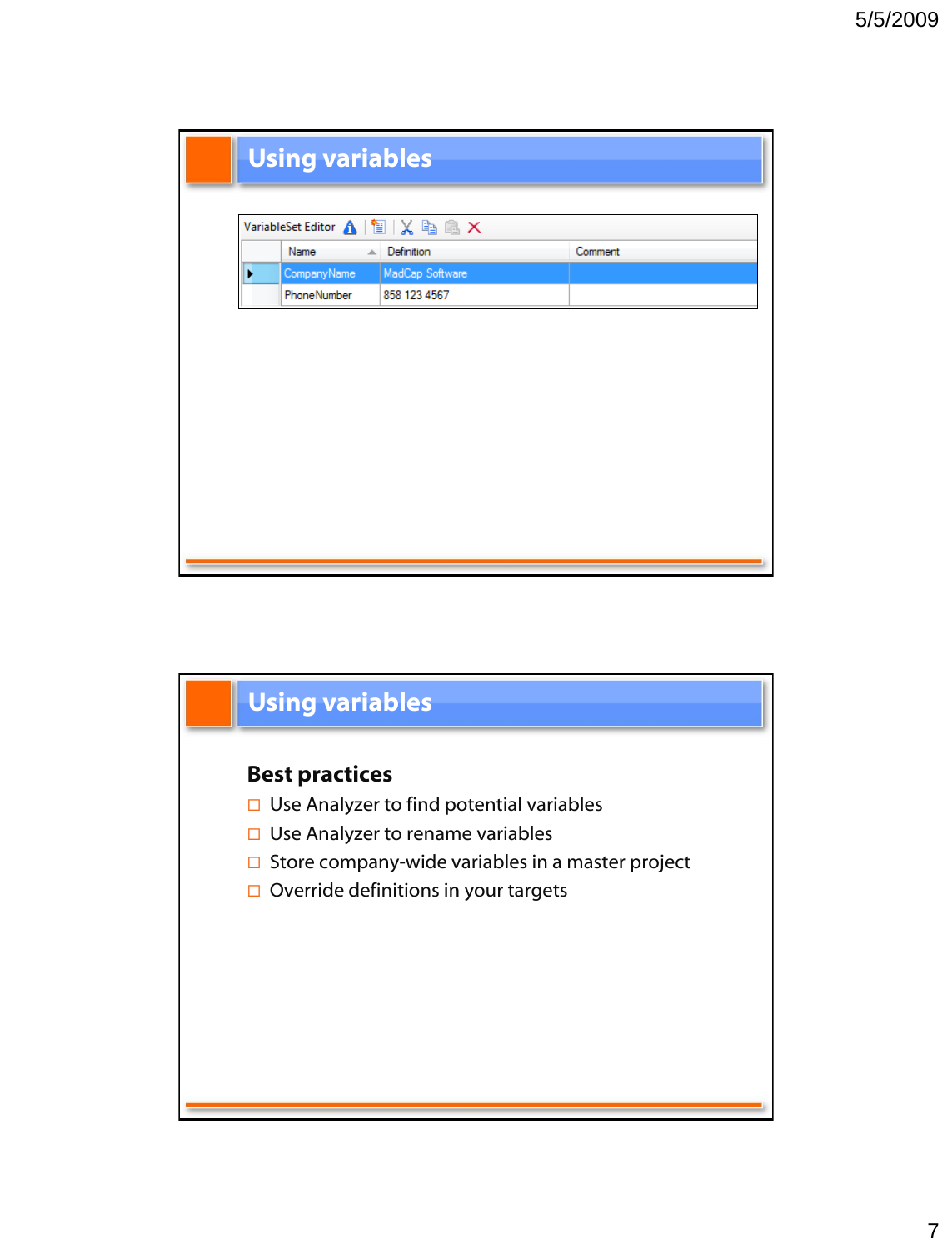| Create Snippet<br>P.<br>New Snippet<br>Snippet File: |               |
|------------------------------------------------------|---------------|
|                                                      | $\parallel$ x |
|                                                      |               |
| Project Folder:<br>Resources/Snippets/               | ▼             |
| Snippet:<br>There are seven (7) core holidays:       | ▲<br>$\equiv$ |
| • New Year's Day                                     | ۳             |
| Replace Source Content with the New Snippet          |               |
| Create<br>Cancel                                     | Ш             |

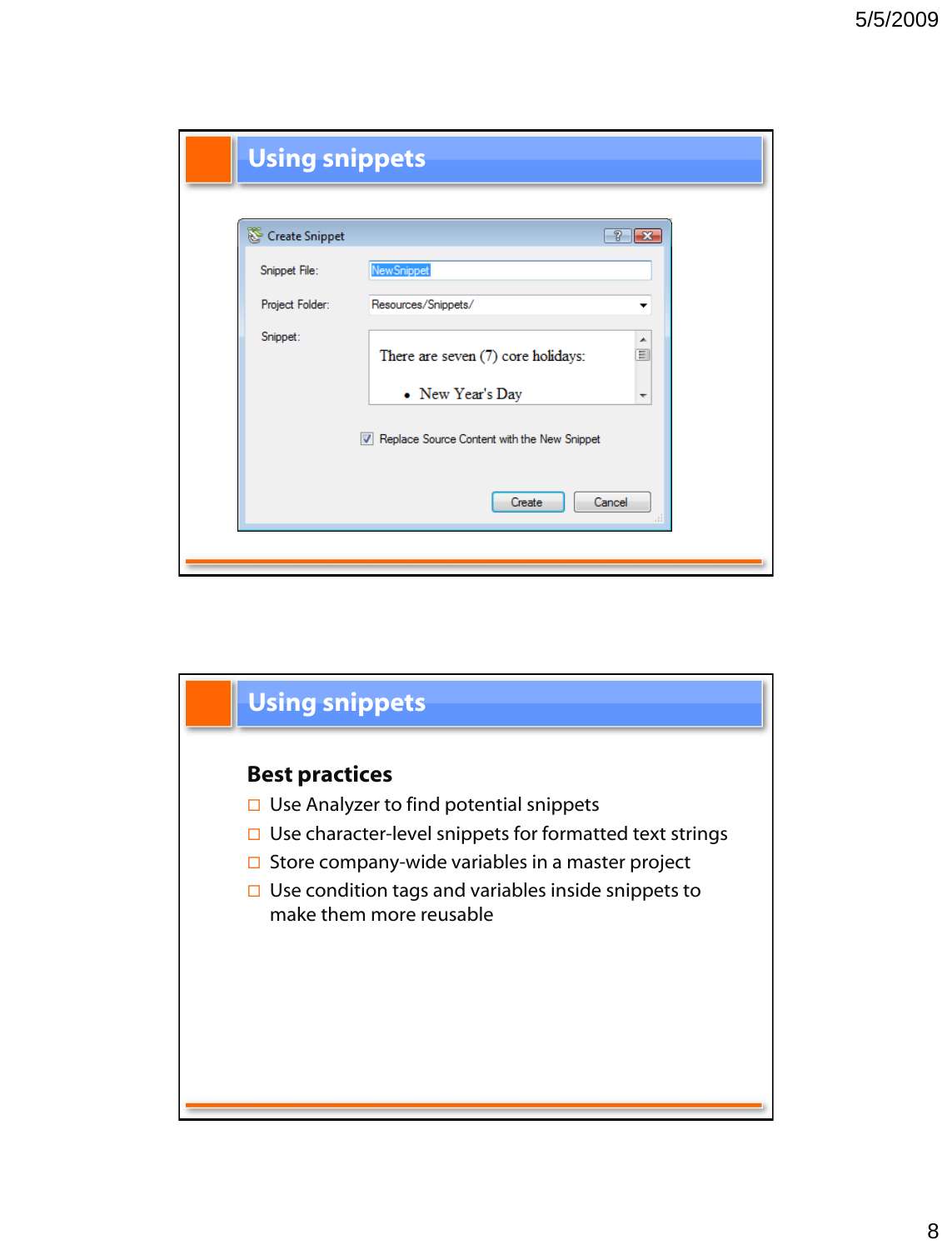

| Condition Tags                 | T                                | <b>I</b> x |
|--------------------------------|----------------------------------|------------|
| <b>Condition Tag Sets</b><br>∸ | <b>Condition Tags</b><br>Comment |            |
| Default                        | ScreenOnly                       |            |
|                                | F<br>PrintOnly                   |            |
|                                | $\Box$<br>Resort                 |            |
|                                | $\blacksquare$<br>Canada         |            |
|                                | $\Box$<br>US                     |            |
| Edit Set                       | Select All<br>Unselect All       |            |
|                                |                                  |            |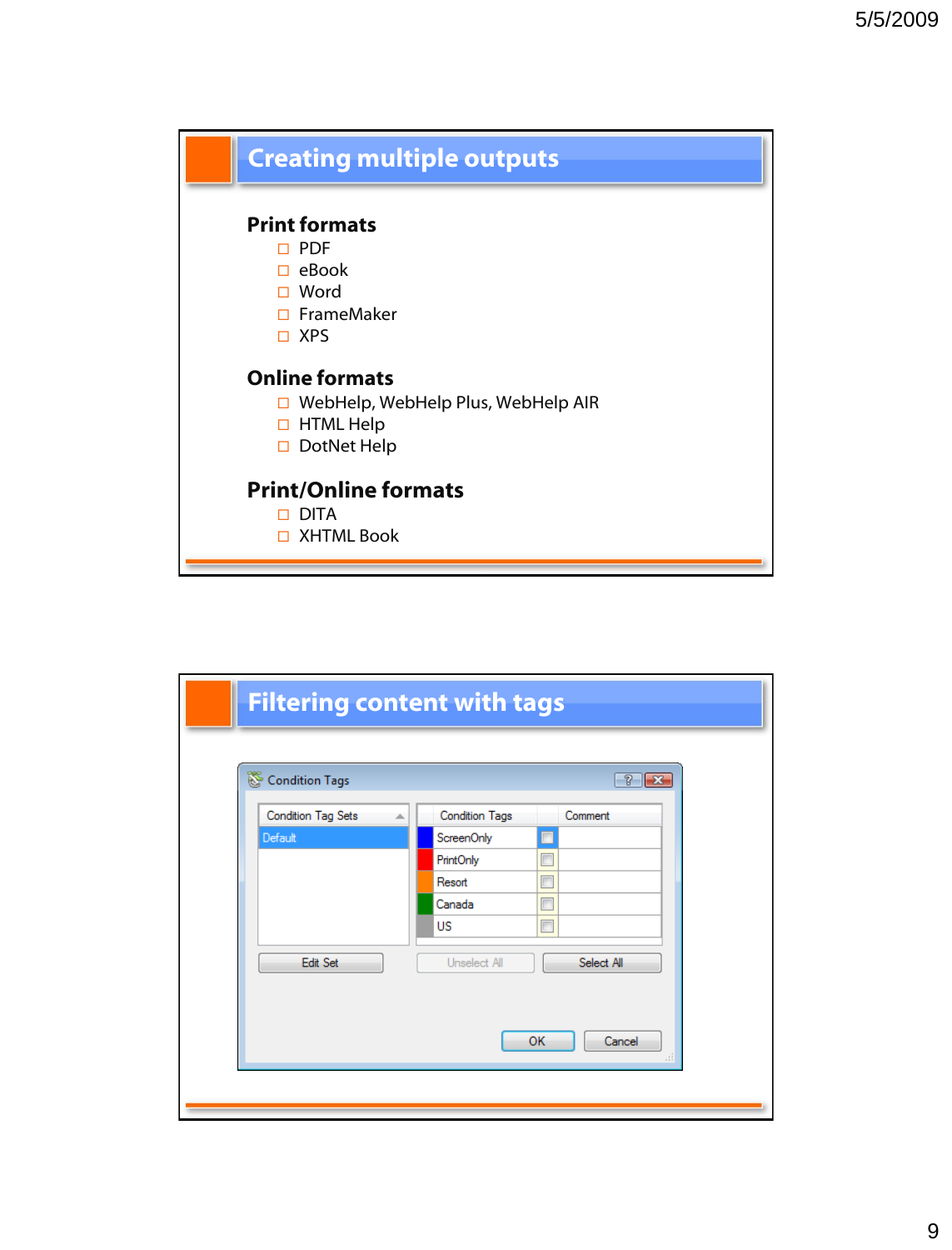

#### **Best practices**

- □ Use light colors
- $\Box$  Use Analyzer to rename condition tags
- □ Apply condition tags in the Content Explorer -or- TOC, not both
- $\Box$  Apply condition tags to folders rather than files
- $\Box$  If you are using Easy Sync, apply condition tags to folders or TOC items
- □ Create a "DRAFT" tag to exclude draft content

| Target Editor 3 66                            |                         |                                                                                       |                                                                             |                     |   |
|-----------------------------------------------|-------------------------|---------------------------------------------------------------------------------------|-----------------------------------------------------------------------------|---------------------|---|
| <b>Basic</b><br>Conditional Text<br>Variables | Output Type:            | DotNet Help<br>FrameMaker<br><b>HTML Help</b><br>PDF<br>VebHeld<br><b>WebHelp AIR</b> | Comment:                                                                    |                     |   |
| Publishing<br>Glossarv                        |                         | WebHelp Plus<br>Word<br><b>XHTML Book</b><br><b>XPS</b>                               | Options                                                                     |                     |   |
| Advanced<br>Printed Output                    | Startup Topic:          |                                                                                       | Content\1intro\ntro.htm                                                     | Jump Button Options | ٠ |
| Performance                                   | Skin:                   | (default)                                                                             |                                                                             |                     |   |
| <b>Feedback Service</b>                       | Master TOC:             | Primary                                                                               |                                                                             |                     | ٠ |
| Language                                      | <b>Browse Sequence:</b> | (default)                                                                             |                                                                             |                     |   |
|                                               | Master PageLayout:      | (default)                                                                             |                                                                             |                     | ۰ |
|                                               | Master Stylesheet:      | (default)                                                                             |                                                                             |                     |   |
|                                               | Output File:            | ws ftp.htm                                                                            |                                                                             |                     | ٠ |
|                                               | Output Folder:          | (default)                                                                             |                                                                             |                     | ۰ |
|                                               | Source Control          |                                                                                       | Automatically get latest version of all files before generating the target. |                     |   |
|                                               | Auto-Sync               | Disable auto-sync of all import files                                                 |                                                                             |                     |   |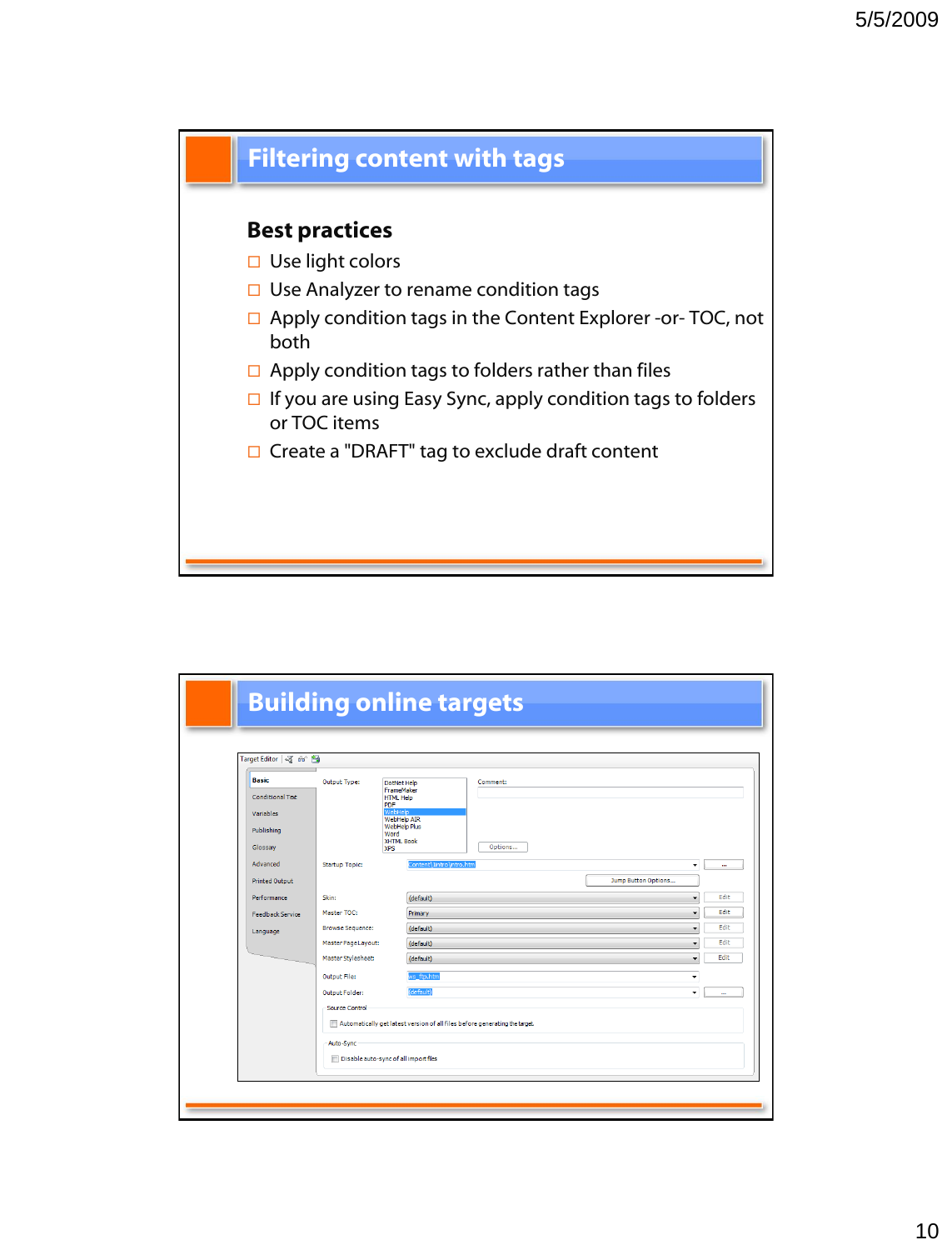

| Target Editor 3 66      |                                       |                           |                                                                             |                     |        |
|-------------------------|---------------------------------------|---------------------------|-----------------------------------------------------------------------------|---------------------|--------|
| <b>Basic</b>            | Output Type:                          | DotNet Help<br>FrameMaker | Comment:                                                                    |                     |        |
| Conditional Text        |                                       | <b>HTML Help</b><br>הרכ   |                                                                             |                     |        |
| Variables               |                                       | WebHelp<br>WebHelp AIR    |                                                                             |                     |        |
| Publishing              |                                       | WebHelp Plus<br>Word      |                                                                             |                     |        |
| Glossary                |                                       | XHTML Book<br><b>XPS</b>  | Options                                                                     |                     |        |
| Advanced                | <b>Startup Topic:</b>                 |                           |                                                                             |                     | $\sim$ |
| <b>Printed Output</b>   |                                       |                           |                                                                             | Jump Button Options |        |
| Performance             | Skin:                                 | (default)                 |                                                                             |                     |        |
| <b>Feedback Service</b> | Master TOC:                           | (default)                 |                                                                             |                     | ٠      |
| Language                | <b>Browse Sequence:</b>               | (default)                 |                                                                             |                     |        |
|                         | Master Page Layout:                   | (default)                 |                                                                             |                     | ۰      |
|                         | Master Stylesheet:                    | (default)                 |                                                                             |                     | ۰      |
|                         | Output File:                          | (default)                 |                                                                             |                     | ٠      |
|                         | Output Folder:                        | (default)                 |                                                                             |                     | ٠      |
|                         | Source Control                        |                           |                                                                             |                     |        |
|                         |                                       |                           | Automatically get latest version of all files before generating the target. |                     |        |
|                         | Auto-Sync                             |                           |                                                                             |                     |        |
|                         | Disable auto-sync of all import files |                           |                                                                             |                     |        |